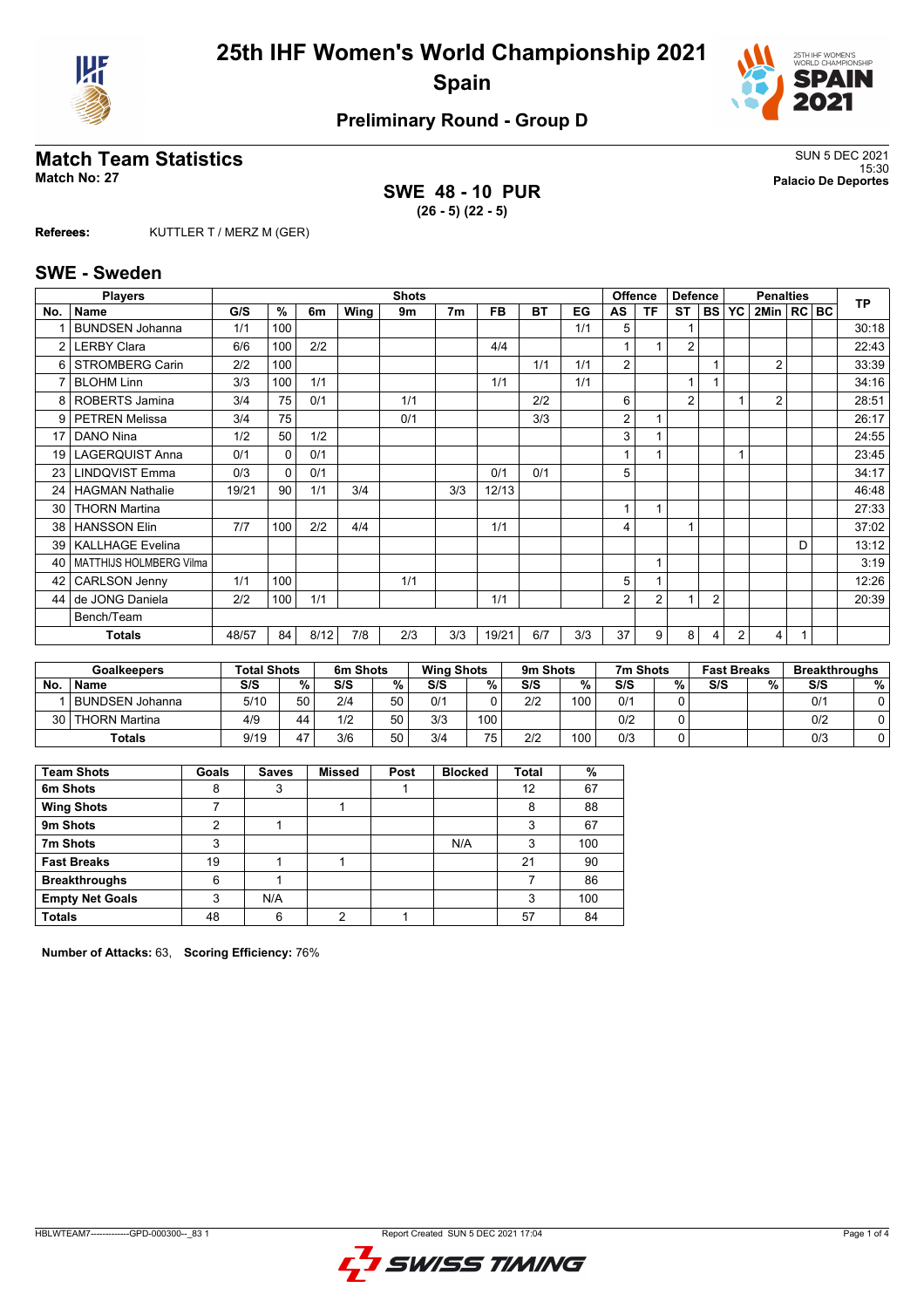



# **Preliminary Round - Group D**

# **Match Team Statistics** SUN 5 DEC 2021

**Players** Goals / Shots

15:30 **Match No: 27 Palacio De Deportes SWE 48 - 10 PUR (26 - 5) (22 - 5)**

**Referees:** KUTTLER T / MERZ M (GER)

#### **SWE - Sweden**

## **Shots Distribution**

| GUAIS / SHUIS |           |                             |           |                  |                      |            |  |
|---------------|-----------|-----------------------------|-----------|------------------|----------------------|------------|--|
| I BUNDSEN J   | 2 LERBY C | 6 STROMBERG C               | 7 BLOHM L | 8 ROBERTS J      | 9 PETREN M           | 17 DANO N  |  |
|               | 111       | 1/1<br>1/1                  |           |                  | 0/1<br>1/1           | 414<br>1/1 |  |
| 1/1           |           | $2/2$ $\blacksquare$<br>1/1 |           | . ∎ ∎ ∩/1<br>1/1 | $2/2$ $\blacksquare$ |            |  |
|               |           | $2/2$ $\blacksquare$        | 1/1       |                  | 1/1<br>1/1<br>ни     |            |  |
|               |           |                             |           |                  |                      | 1-Post     |  |

| 19 LAGERQUIST A | 23 LINDQVIST E |            | 24 HAGMAN N                 |         | 30 THORN M |                 | 38 HANSSON E                                    | 39 KALLHAGE E | 40 MATTHIJS HOLMBERG |
|-----------------|----------------|------------|-----------------------------|---------|------------|-----------------|-------------------------------------------------|---------------|----------------------|
|                 | 0/1            | 4/4        | $\overline{1}/\overline{1}$ | 1/1     |            | $\overline{4H}$ | $\overline{3}/3$<br>$\overline{2}/\overline{2}$ |               |                      |
|                 |                | 6/6<br>. . | 2/2                         | $4/4$ . |            |                 | 1/1                                             | -8.8          |                      |
| 0/1<br>۰        |                | 1/1        |                             | 0/1     |            |                 |                                                 |               |                      |
|                 | 1-Missed       | 1-Missed   |                             |         |            |                 |                                                 |               |                      |

| 42 CARLSON J |     | 44 de JONG D |  |     |  |  |  |  |  |
|--------------|-----|--------------|--|-----|--|--|--|--|--|
|              |     |              |  |     |  |  |  |  |  |
|              | 1/1 |              |  | 1/1 |  |  |  |  |  |
|              |     |              |  |     |  |  |  |  |  |

**Team** Goals / Shots

2-Missed 1-Post

E





| 0/1 | 1/2 | 2/2 |
|-----|-----|-----|
| 3/3 | 0/1 | 1/3 |
| 0/2 | 1/2 | 0/2 |

| 1 BUNDSEN J |     |               |
|-------------|-----|---------------|
| 0/1         |     |               |
| 3/3         |     | 0/1           |
| 0/1         | 1/2 | 1<br>$\Omega$ |

| 30 THORN M |     |     |
|------------|-----|-----|
|            | 1/2 | 1/1 |
|            | 0/1 | 1/2 |
| 0/1        |     | 0/1 |

HBLWTEAM7-------------GPD-000300--\_83 1 Report Created SUN 5 DEC 2021 17:04

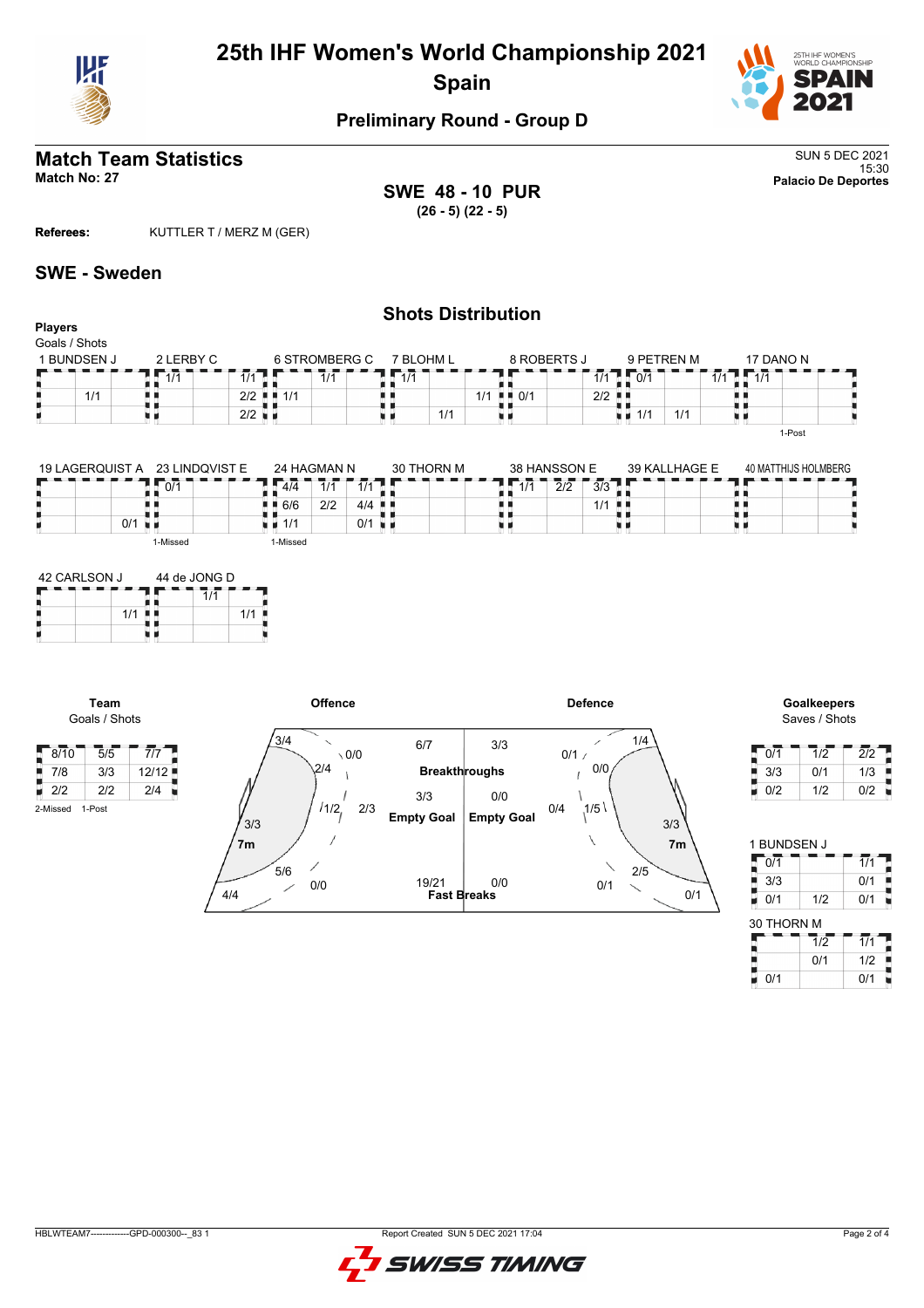



# **Preliminary Round - Group D**

# **Match Team Statistics** SUN 5 DEC 2021

**SWE 48 - 10 PUR (26 - 5) (22 - 5)**

15:30 **Match No: 27 Palacio De Deportes**

**Referees:** KUTTLER T / MERZ M (GER)

#### **PUR - Puerto Rico**

|     | <b>Players</b>                |                    |               |      |          | <b>Shots</b> |     |                   |           |          |    |     | <b>Offence</b> | <b>Defence</b> |           | <b>Penalties</b>   |                | <b>TP</b> |                      |
|-----|-------------------------------|--------------------|---------------|------|----------|--------------|-----|-------------------|-----------|----------|----|-----|----------------|----------------|-----------|--------------------|----------------|-----------|----------------------|
| No. | <b>Name</b>                   | G/S                | $\frac{9}{6}$ | 6m   | Wing     | 9m           |     | 7 <sub>m</sub>    | <b>FB</b> | BT       | EG | AS  | <b>TF</b>      | <b>ST</b>      | <b>BS</b> | YC                 | 2Min   RC   BC |           |                      |
|     | <b>ESCOBAR Kitsa</b>          |                    |               |      |          |              |     |                   |           |          |    |     |                |                |           |                    |                |           | 17:23                |
|     | <b>CABRERA Adriana</b>        | 2/4                | 50            | 2/4  |          |              |     |                   |           |          |    |     | 3              |                |           |                    |                |           | 22:27                |
| 5   | <b>CEBALLOS Nathalys</b>      | 3/6                | 50            | 0/2  |          | 0/1          |     | 2/2               |           | 1/1      |    | 3   | 9              |                |           |                    |                |           | 45:50                |
| 6   | <b>HIRALDO Sheila</b>         | 0/2                | $\Omega$      |      |          | 0/2          |     |                   |           |          |    |     | 3              |                |           |                    | $\overline{2}$ |           | 36:00                |
| 8   | <b>VERGARA Joane</b>          | 0/1                | $\Omega$      |      | 0/1      |              |     |                   |           |          |    |     | $\overline{2}$ |                |           |                    |                |           | 38:49                |
| 11  | <b>BENITEZ Alanis</b>         |                    |               |      |          |              |     |                   |           |          |    |     |                |                |           |                    |                |           | 33:29                |
| 12  | <b>CARRASQUILLO Roxanalis</b> |                    |               |      |          |              |     |                   |           |          |    |     |                |                |           |                    |                |           | 19:02                |
| 13  | <b>ORTIZ Cyolimar</b>         |                    |               |      |          |              |     |                   |           |          |    |     |                |                |           |                    |                |           | 6:50                 |
| 15  | MALDONADO Jailene             | 1/2                | 50            |      |          |              |     |                   |           | 1/1      |    |     | $\overline{2}$ |                |           |                    |                |           | 33:50                |
| 16  | SOTO Zugeily                  |                    |               |      |          |              |     |                   |           |          |    |     |                |                |           |                    |                |           | 19:30                |
| 17  | <b>GRACIANI Ericka</b>        | 2/6                | 33            | 1/3  | 0/1      | 0/1          |     | 1/1               |           |          |    |     | 4              |                |           |                    |                |           | 38:03                |
| 18  | <b>GARCIA Ciris</b>           |                    |               |      |          |              |     |                   |           |          |    |     |                |                |           |                    |                |           |                      |
| 21  | <b>ESCOBAR Nastasha</b>       |                    |               |      |          |              |     |                   |           |          |    |     |                |                |           |                    |                |           | 8:44                 |
| 22  | <b>FUENTES Zuleika</b>        | 1/4                | 25            | 0/1  | 1/2      | 0/1          |     |                   |           |          |    |     | $\overline{7}$ | 1              |           |                    |                |           | 36:23                |
| 23  | RODRIGUEZ Lizabeth            | 1/2                | 50            |      |          | 0/1          |     |                   |           | 1/1      |    |     | 4              |                |           |                    |                |           | 43:36                |
| 24  | <b>ORTIZ Robeliz</b>          | 0/1                | 0             |      | 0/1      |              |     |                   |           |          |    |     |                |                |           |                    |                |           | 20:04                |
|     | Bench/Team                    |                    |               |      |          |              |     |                   |           |          |    |     |                |                |           |                    |                |           |                      |
|     | <b>Totals</b>                 | 10/28              | 36            | 3/10 | 1/5      | 0/6          |     | 3/3               |           | 3/3      |    | 6   | 36             | 1              |           |                    | 5              |           |                      |
|     |                               |                    |               |      |          |              |     |                   |           |          |    |     |                |                |           |                    |                |           |                      |
|     | <b>Goalkeepers</b>            | <b>Total Shots</b> |               |      | 6m Shots |              |     | <b>Wing Shots</b> |           | 9m Shots |    |     | 7m Shots       |                |           | <b>Fast Breaks</b> |                |           | <b>Breakthroughs</b> |
| No. | Name                          | S/S                |               | $\%$ | S/S      | $\%$         | S/S |                   | %         | S/S      | %  | S/S |                | $\frac{9}{6}$  | S/S       |                    | %              | S/S       | %                    |

|     | ------------                | .    |    | ---------- |     | .   |   | - - - - - - - - - |     | .   |   | .    |    |     |                |
|-----|-----------------------------|------|----|------------|-----|-----|---|-------------------|-----|-----|---|------|----|-----|----------------|
| No. | <b>Name</b>                 | S/S  | %  | S/S        | % । | S/S | % | S/S               | %   | S/S | % | S/S  | %. | S/S | %              |
|     | l ESCOBAR Kitsa             | 1/17 |    | 1/6        |     | 0/2 |   | 0/1               |     |     |   | 0/5  |    | 0/3 | $\overline{0}$ |
|     | 12   CARRASQUILLO Roxanalis | 3/14 | 21 | 1/2        | 50  | 0/3 |   | 0/1               |     | 0/1 | 0 | 1/6  | 17 | 1/1 | 100            |
|     | 16 SOTO Zugeily             | 2/20 | 10 | 1/3        | 33  | 0/2 |   | 1/1               | 100 | 0/2 | 0 | 0/9  |    | 0/3 | $\overline{0}$ |
|     | EG                          |      |    |            |     |     |   |                   |     |     |   |      |    |     |                |
|     | <b>Totals</b>               | 6/54 | 44 | 3/11       | 27  | 0/7 |   | 1/3               | 33  | 0/3 | 0 | 1/20 |    | 1/7 | 14             |
|     |                             |      |    |            |     |     |   |                   |     |     |   |      |    |     |                |

| <b>Team Shots</b>      | Goals | <b>Saves</b> | <b>Missed</b> | Post | <b>Blocked</b> | <b>Total</b> | %   |
|------------------------|-------|--------------|---------------|------|----------------|--------------|-----|
| 6m Shots               | 3     | 3            |               | 2    | 2              | 10           | 30  |
| <b>Wing Shots</b>      |       | 3            |               |      |                | 5            | 20  |
| 9m Shots               |       | າ            | 2             |      | ◠              | 6            |     |
| 7m Shots               | 3     |              |               |      | N/A            | 3            | 100 |
| <b>Fast Breaks</b>     |       |              |               |      |                |              |     |
| <b>Breakthroughs</b>   | 3     |              |               |      |                | 3            | 100 |
| <b>Empty Net Goals</b> |       | N/A          |               |      |                |              |     |
| <b>Totals</b>          | 10    | 9            | ົ             | ◠    |                | 28           | 36  |

**Number of Attacks:** 62, **Scoring Efficiency:** 16%